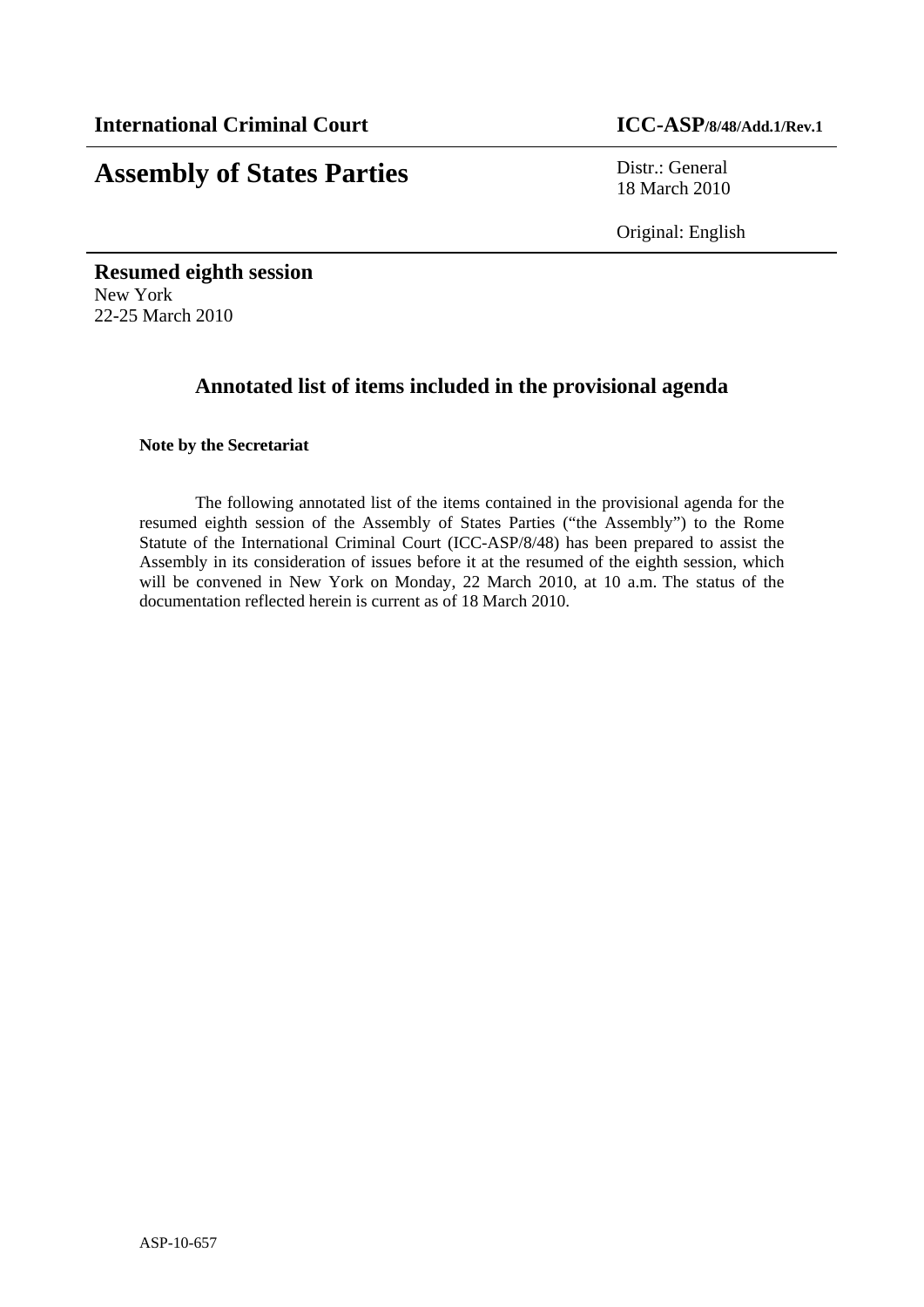### **Annotated list of items included in the provisional agenda**

#### **1. Adoption of the agenda**

Rules 10 to 13 and 18 to 22 of the Rules of Procedure concerning the agenda are applicable to regular sessions of the Assembly.

In accordance with rules 10 and 11 of the Rules of Procedure, the provisional agenda for the resumed eighth session (ICC-ASP/8/48) was issued on 18 December 2009. In accordance with rule 19 of the Rules of Procedure, the provisional agenda shall be submitted to the Assembly for approval as soon as possible after the opening of the session.

#### *Documentation*

Provisional agenda (ICC-ASP/8/48)

#### **2. States in arrears**

 According to article 112, paragraph 8, of the Rome Statute, "A State Party which is in arrears in the payment of its financial contributions towards the costs of the Court shall have no vote in the Assembly and in the Bureau if the amount of its arrears equals or exceeds the amount of the contributions due from it for the preceding two full years."

 By resolutions ICC-ASP/4/Res.4, ICC-ASP/5/Res.3 and ICC-ASP/6/Res.2, the Assembly adopted provisions and recommendations relating to the issue of arrears of States Parties and the means of addressing it.

#### *Documentation*

*Official Records of the Assembly of States Parties to the Rome Statute of the International Criminal Court, Fourth session, The Hague, 28 November - 3 December 2005* (International Criminal Court publication, ICC-ASP/4/32), part III, resolution ICC-ASP/4/Res.4.

*Official Records of the Assembly of States Parties to the Rome Statute of the International Criminal Court, Fifth session, The Hague, 23 November - 1 December 2006* (International Criminal Court publication, ICC-ASP/5/32), part III, resolution ICC-ASP/5/Res.3, annex III.

*Official Records of the Assembly of States Parties to the Rome Statute of the International Criminal Court, Sixth session, New York, 30 November - 14 December 2007* (International Criminal Court publication, ICC-ASP/6/20), vol. I, part III, resolution ICC-ASP/6/Res.2, annex III.

#### **3. Credentials of representatives of States at the resumed eighth session**

Representation and credentials are regulated by rules 23 to 28 of the Rules of Procedure. In accordance with rule 24, the credentials of representatives of States Parties and the names of alternates and advisers shall be submitted to the Secretariat if possible not later than 24 hours after the opening of the session. The credentials shall be issued by the Head of State or Government or by the Minister for Foreign Affairs or by a person authorized by either of them.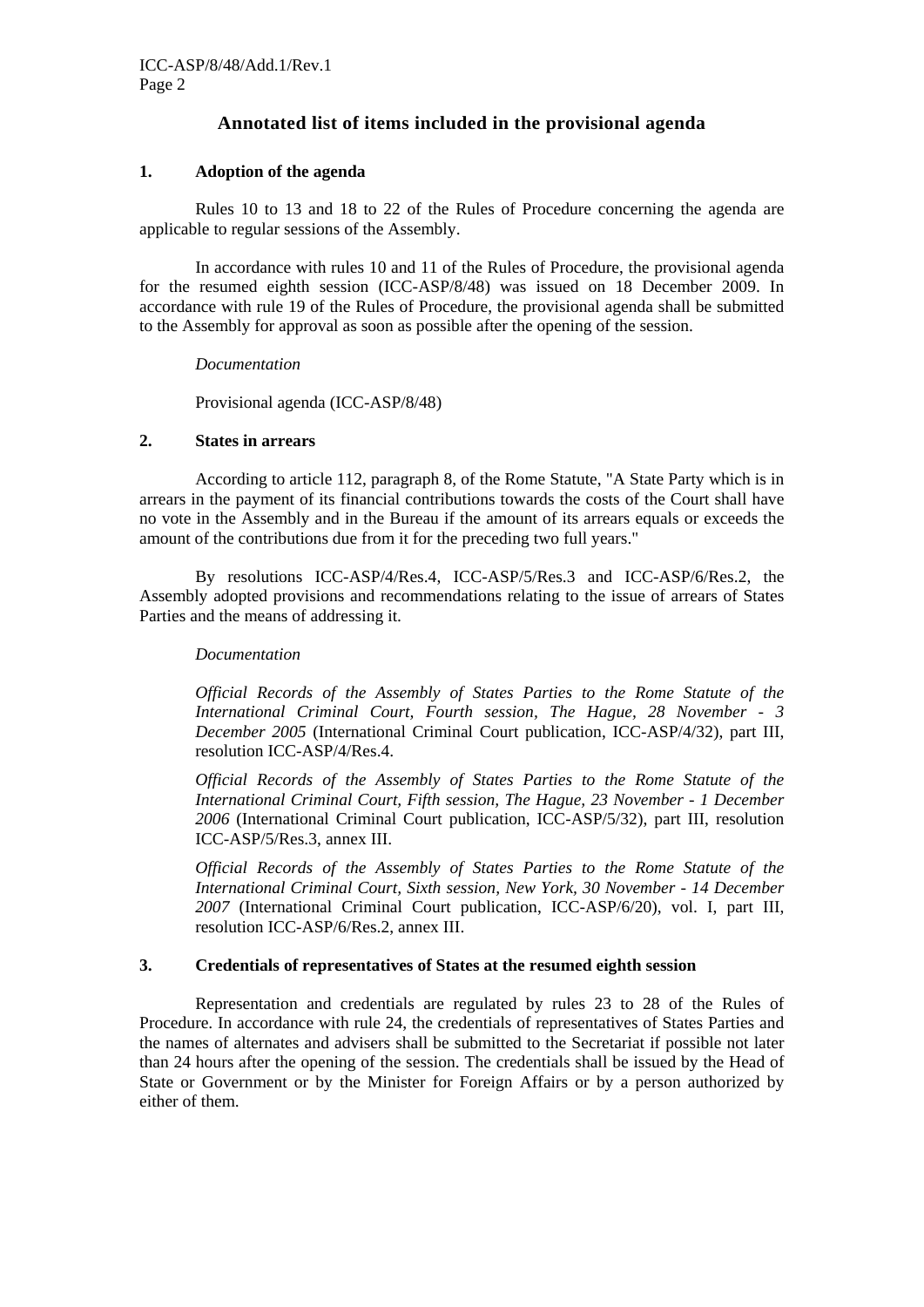At its  $1<sup>st</sup>$  meeting, on 18 November 2009, in accordance with rule 25 of the Rules of Procedure, the Assembly appointed the following States to serve on the Credentials Committee:

Costa Rica, Estonia, Ireland, Lesotho, Netherlands, Republic of Korea, Serbia, Suriname and Uganda.

The Credentials Committee shall examine the credentials of representatives of States Parties and report to the Assembly without delay.

#### **4. Organization of work**

The Assembly will consider and adopt a programme of work at the beginning of the session on the basis of a proposal by the Bureau.

#### **5. Review Conference**

#### **a) Stocktaking of international criminal justice**

By resolution ICC-ASP/8/Res.6, the Assembly decided to forward to the Review Conference the topics contained in annex IV thereto for its consideration in the context of stocktaking of international criminal justice, taking into account the need to include aspects regarding universality, implementation, and lessons learned, in order to enhance the work of the Court.<sup>1</sup>

#### *Documentation*

Report of the Bureau on stocktaking: The impact of the Rome Statute system on victims and affected communities (ICC-ASP/8/49)

Report of the Bureau on stocktaking: Cooperation. Background paper and proposals for outcome (ICC-ASP/8/50)

Report of the Bureau on stocktaking: Complementarity. Taking stock of the principle of complementarity: bridging the impunity gap (ICC-ASP/8/51)

Draft resolution on complementarity (ICC-ASP/8/L.13)

Report of the Bureau on stocktaking: Peace and justice (ICC-ASP/8/52)

#### **b) Proposals for a provision on aggression**

 By resolution ICC-ASP/8/Res.6, the Assembly decided to forward the proposals for amendments contained in annexes I, II and III thereto.<sup>2</sup> Annex II contains proposals for a provision on aggression, submitted by the Permanent Representative of Liechtenstein, in his capacity as former Chairman of the Special Working Group on the Crime of Aggression.

 1 *Official Records of the Assembly of States Parties to the Rome Statute of the International Criminal Court, Eighth session, The Hague, 18-26 November 2009* (International Criminal Court publication, ICC-ASP/8/20), vol. I, part II, resolution ICC-ASP/8/Res.6, para. 5. 2

 $<sup>2</sup>$  Ibid., para. 3.</sup>